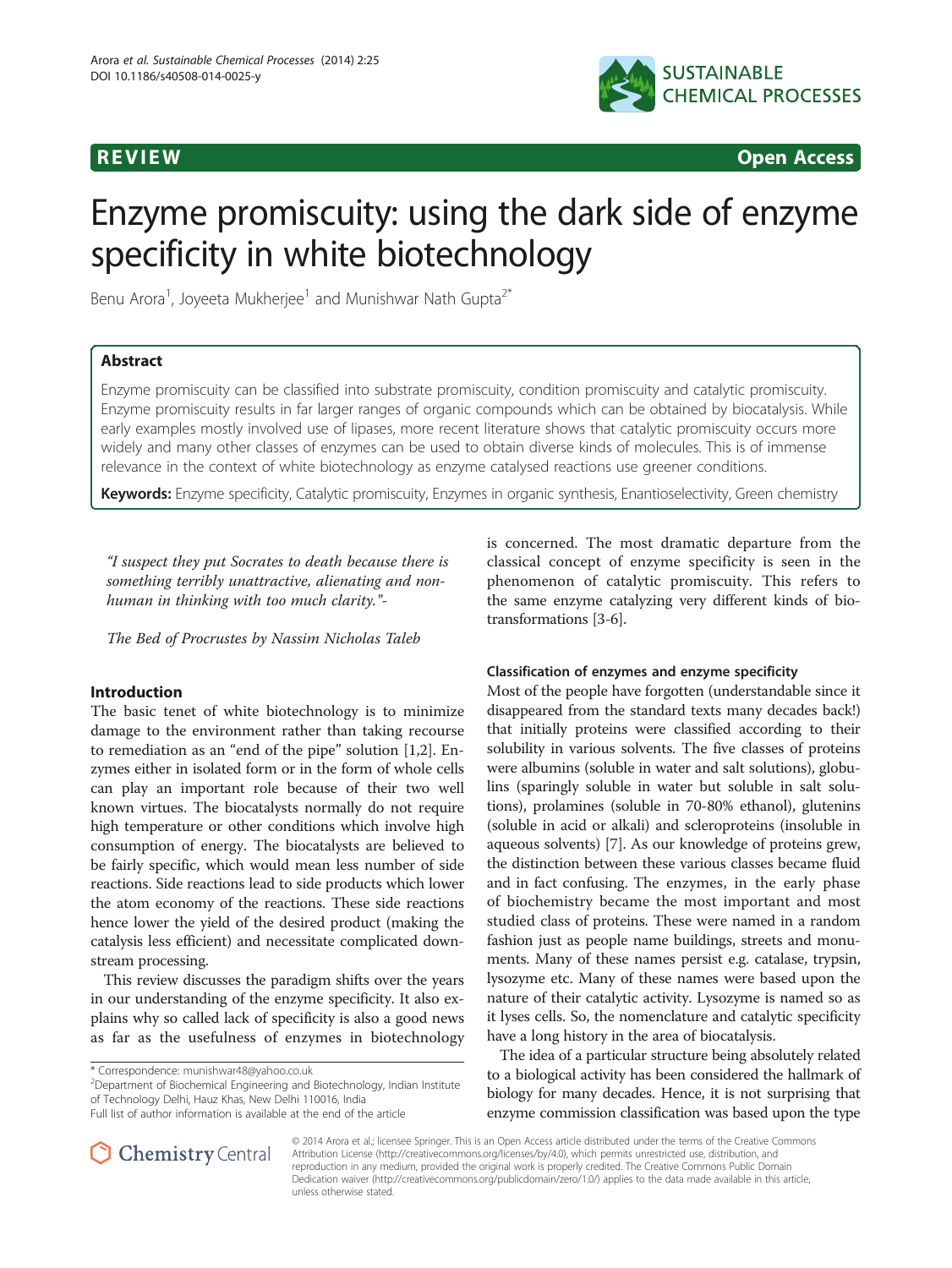of reaction the enzyme catalyzes –hydrolysis, isomerisation or redox reactions etc. [\[8\]](#page-7-0). This in retrospect may not have been such a wise move as we believed till now.

In 1955–56, International Commission of enzymes was set up and that is how the EC classification came into being [\[8](#page-7-0)]. As we know, this classification provides a number with four figures. It is worth noting that all the four figures relate to the details of the specificity of the enzyme. The firm belief was that if one is able to pin down complete details of the specificity, one has described the enzyme and that is its identity.

### Various kinds of enzyme promiscuity

Nothing promotes a scientific direction asmuch as coining a new term. System biology, nanotechnology and synthetic biology are illustrative examples. Enzyme promiscuity is also a case in point. As Hult and Burglund [[9\]](#page-7-0) pointed out, promiscuous catalysis by pyruvate decarboxylase of formation of C-C bonds was reported in 1921 and forms the basis of a current industrial process. Khersonsky and Tawfik [[4](#page-7-0)] have also cited examples of few other well known enzymes which, many decades back, were reported to catalyse reactions "in addition to the ones for which they are physiologically specialized or evolve…". As Babtie et al. [\[10](#page-7-0)] highlighted "Promiscuous activities are generally considerably less efficient than the primary function of an enzyme, but second order rate constants  $(k_{cat}/K_M)$  as high as  $10^5$  M<sup>-1</sup> s<sup>-1</sup> and rate accelerations (( $(k_{cat}/K_M)/k_2$ ) up to  $10^{18}$  have been reported: these values match or exceed those for many native enzymatic reactions.". After initial loose usages of the terms (associated with promiscuous behaviour of enzymes), there is clarity that broad specificity of an enzyme in terms of catalysis of the same reaction with range of substrates should be called substrate promiscuity. Instances when an enzyme catalyses a different reaction (which is not believed to be physiologically relevant at that point in evolution) with a different transition state should be termed as examples of catalytic promiscuity [\[9,10](#page-7-0)].

Hult and Berglund [\[9](#page-7-0)] go a step further and suggest that reverse reactions catalysed by enzymes in many nonaqueous media or co-solvents can be classified as condition promiscuity. In such cases, the transition state may be same as in normal reactions. So, this may be little confusing.

Enzyme promiscuity started as being perceived as "associated with unwanted side effects, poor catalytic properties and errors in biological function" [[11](#page-7-0)]. Today, it is increasingly being perceived as immensely useful phenomenon which can dramatically enhance utility of biocatalysis in biotechnology.

Babtie et al. [\[10\]](#page-7-0) have provided a good discussion on how catalytic promiscuity may operate. Apart from the different amino acids of the active site involved in a qualitative or quantitative fashion during binding of the

"alternative substrates", hydrophobic interactions may have an important role to play. Not only during binding, even during catalytic steps, the contributions of the active site residues may differ qualitatively and/or quantitatively. This "accidental promiscuity" observed in wild forms of the enzymes should be distinguished from "induced promiscuity" exhibited by mutants obtained by protein engineering or directed evolution [\[12\]](#page-7-0). Many excellent reviews (other than those already quoted above) which include evolutionary aspects of promiscuity are available [[3,13](#page-7-0),[14](#page-7-0)].

### Condition promiscuity of enzymes

Hydrolases hydrolyse substrates. What happens if water is nearly absent? Advent of non-aqueous enzymology showed that exploring this possibility led to carrying out biocatalysis in nearly anhydrous organic solvents [\[15,16](#page-7-0)], reverse micelles [\[17,18](#page-7-0)], ionic liquids [[19](#page-7-0)-[22\]](#page-7-0) etc. So, a lipase in low water containing organic solvent synthesizes an ester bond and is obviously not functioning as a hydrolase [[23\]](#page-7-0).

This has been a very useful discovery. It has been also very important as it opened up huge possibilities of using enzymes in biotransformations [\[16,24](#page-7-0)] [Figure [1](#page-2-0)]. Not only it makes it possible to use inexpensive hydrolases like proteases and lipases in organic synthesis, it provides an additional handle of medium engineering [\[25,26](#page-7-0)]. Changing the organic solvent may change the enantioselectivity [[27,28\]](#page-7-0). The other possibilities emerged e.g. using organic solvents as co-solvents [[29\]](#page-7-0) or using biphasic systems consisting of aqueous medium and water immiscible organic solvents [[30](#page-7-0)]. One can use organic solvent phase to dissolve substrates and aqueous phase can contain the enzyme. This makes the catalytic process very efficient in case the substrate inhibition is involved [\[31](#page-7-0)]. If the product also goes back to the organic phase, shifting of the equilibrium (in favour of product formation) and overcoming product inhibition (if involved) are both achieved. More new possibilities continue to emerge. As Dordick's group showed few years back, nanotube mediated assembly of enzymes at the interface of aqueous and organic media overcomes the transport limitations typical of such biphasic systems [[32](#page-7-0)].

It incidentally also meant that one could use green solvents for biocatalysis such as glycerol, ethanol, succinate esters, lactate esters, limonene and supercritical fluids [[34](#page-7-0)]. The case of glycerol is especially relevant in the context of white biotechnology as massive amounts of glycerol are generated during biodiesel production and hence fits in well with the biorefinery concept. The biodiesel as such can be obtained from wastes and can be a good example of waste valorization [\[35-37](#page-7-0)] [Figure [2](#page-2-0)]. Many of the above mentioned solvents also, in principle, can be obtained from non food biomass or waste food materials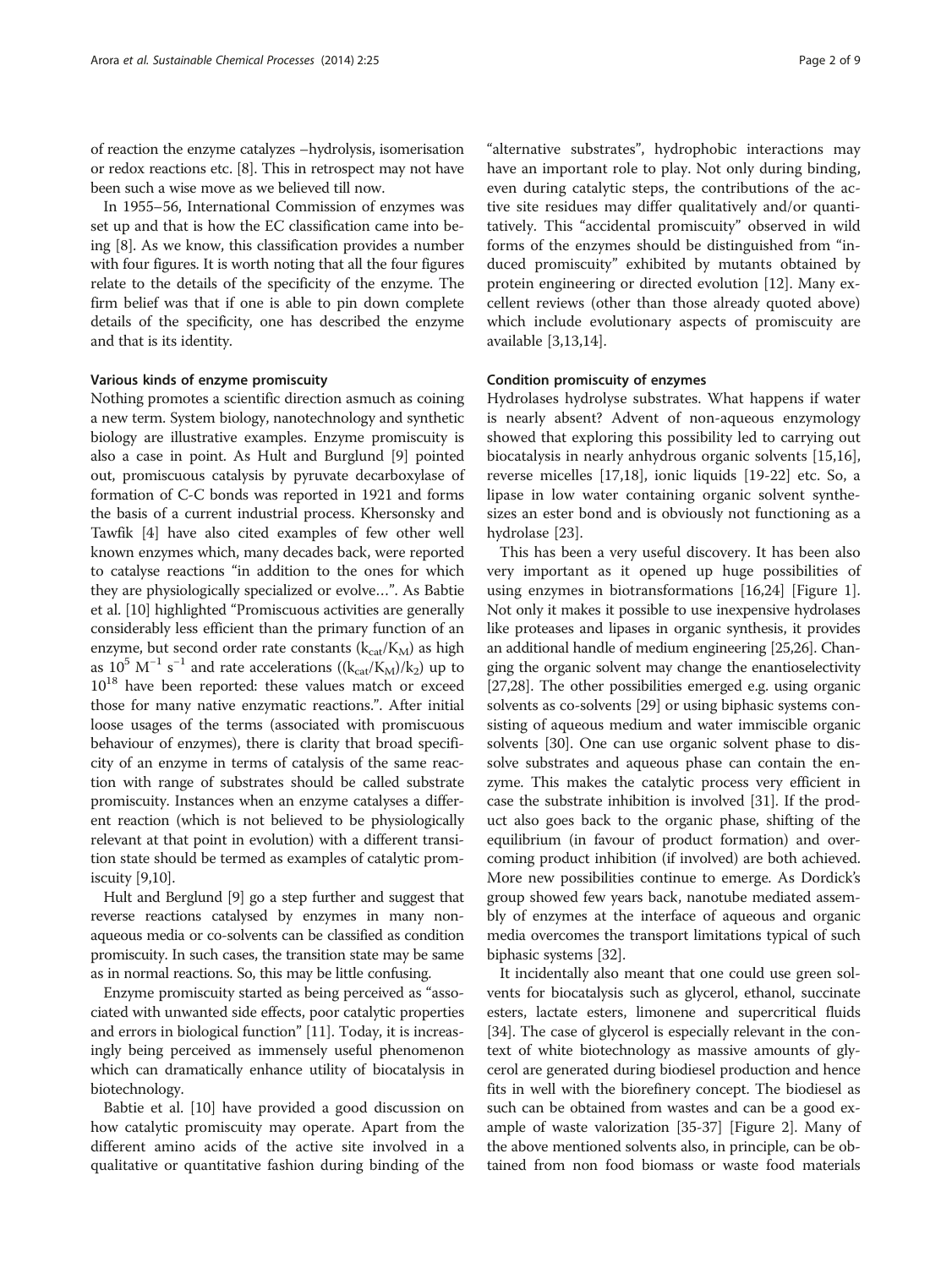

<span id="page-2-0"></span>

[[35](#page-7-0)]. All this points out to the emerging contours of a chemical industry based upon sustainable practices.

These possibilities have emerged as our classical concept of hydrolases will be always hydrolases turned out to be not absolutely valid. If you change the reaction condition, enzymes show condition promiscuity. That has not turned out to be bad at all from the perspective of white biotechnology.

### Catalytic promiscuity: recent results

As many examples of catalytic promiscuity have been covered in quite a few recent reviews [\[5,38,39](#page-7-0)], we will mostly focus on literature pertaining to last couple of years. Rather than aiming at being comprehensive, the thrust of this

review is on illustrating how catalytic promiscuity can be exploited to create novel possibilities in the area of biocatalysis driving the growth of white biotechnology. Some examples of reactions carried out using catalytic promiscuity for the synthesis of organic compounds in the authors' laboratory are illustrated in Table [1](#page-3-0). Also, we have mostly limited ourselves to examples of accidental promiscuity rather than including ever growing number of examples where catalytic promiscuity has been tailored by using protein engineering or directed evolution.

### Catalytic promiscuity of lipases

Single pot multicomponent reactions are an efficient synthetic strategy especially if accompanied by good atom



of oil) and 12.5 mg of enzyme RMIM (enzyme load being 2.5% w/w of oil) was added. Novozym 435 + RMIM = 1:1(Grey Bars); 25 mg of enzyme Novozym 435 (enzyme load being 5% w/w of oil) and 25 mg of enzyme RMIM (enzyme load being 5% w/w of oil) was added. Novozym 435 + RMIM = 1:3 (Black bars); 12.5 mg of enzyme Novozym 435 (enzyme load being 2.5% w/w of oil) and 37.5 mg of enzyme RMIM (enzyme load being 7.5% w/w of oil) was added. [Reproduced from Ref [[37](#page-7-0)] with permission from Chemistry Central].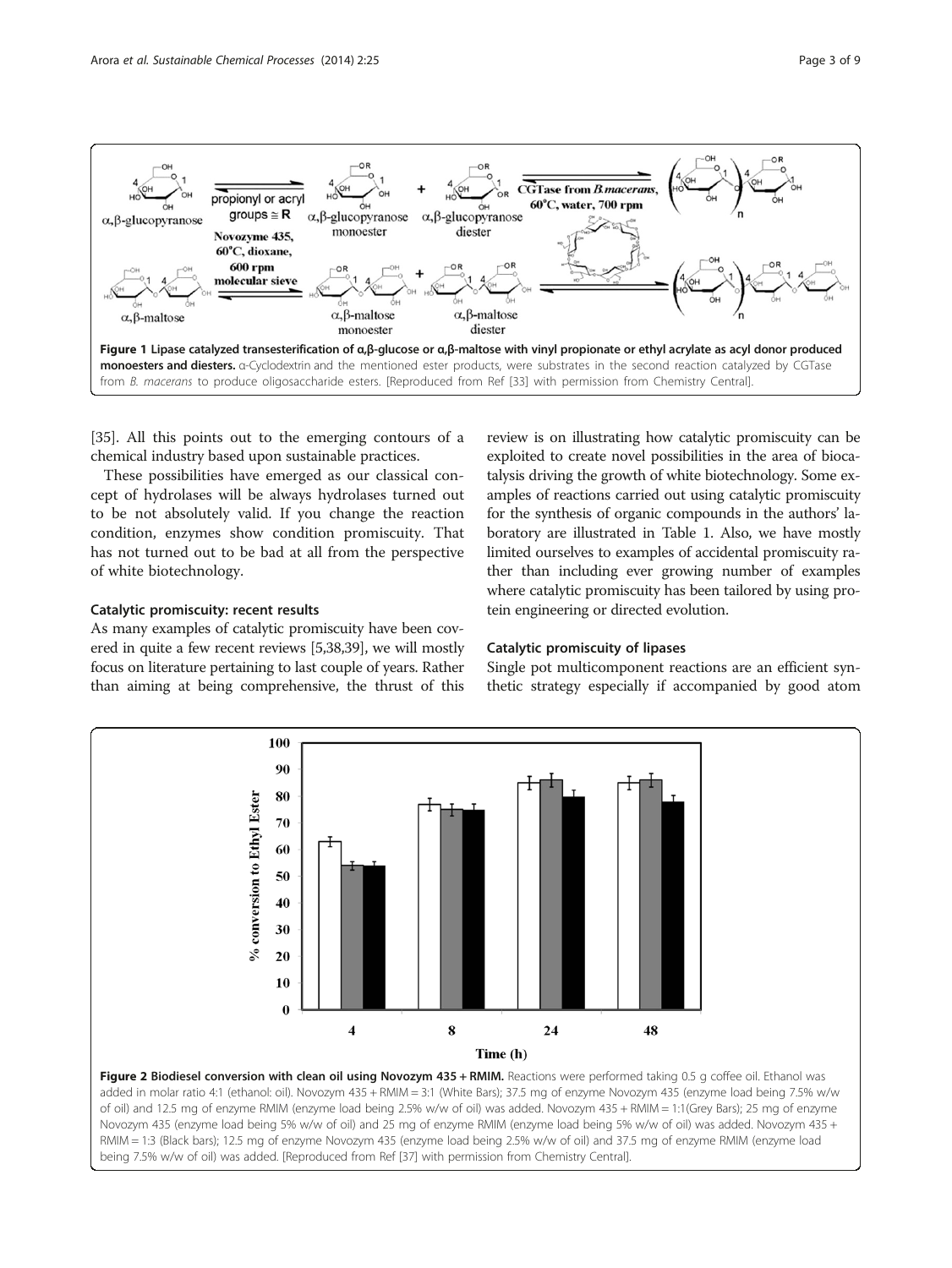## <span id="page-3-0"></span>Table 1 Some interesting examples of organic compounds synthesized in the authors' laboratory exploiting catalytic promiscuity

| promocarty<br>Structure of the compound                                    | Substrate and reaction conditions                                                                                                                                                                                                                          | Reference |
|----------------------------------------------------------------------------|------------------------------------------------------------------------------------------------------------------------------------------------------------------------------------------------------------------------------------------------------------|-----------|
| Ω<br>HO<br>OH.                                                             | <b>Substrate:</b> 5-Hydroxy-endo tricyclo $[5.2.1.0^{2.6}]$ deca-4,8-dien-3-one and vinyl acetate<br>Biocatalyst: Novozyme 435<br>Solvent: Vinyl acetate (substrate) containing 10 % (v/v) pyridine/DMF                                                    | $[40]$    |
| OH                                                                         | Substrate: p-nitrobenzaldehyde and ethyl acetoacetate<br>Biocatalyst: Lipases from Candida antarctica lipase B, Mucor javanicus, Mucor miehei,<br>Candida rugosa and Novozyme 435<br>Solvent: Aqueous organic co-solvent mixtures were used as the solvent | $[41]$    |
| $O_2N$<br>NO <sub>2</sub><br>HO.<br>브<br>O.<br>블<br>O<br>∩<br>$O_2N$<br>OH | Substrate: p-nitrobenzaldehyde and acetyl acetone<br>Biocatalyst: Lipases from Candida antarctica lipase B, Mucor javanicus, Mucor miehei,<br>Burkholderia cepacia and Novozyme 435<br>Solvent: Aqueous organic co-solvent mixtures                        | $[42]$    |
| O <sub>2</sub> N<br>O <sub>2</sub> N                                       |                                                                                                                                                                                                                                                            |           |
| CH <sub>2</sub> OH<br>$O_2N$                                               | Substrate: p-nitrobenzaldehyde<br>Biocatalyst: Novozyme 435<br>Solvent: Aqueous buffer                                                                                                                                                                     | $[43]$    |
| <b>COOH</b><br>O <sub>2</sub> N                                            |                                                                                                                                                                                                                                                            |           |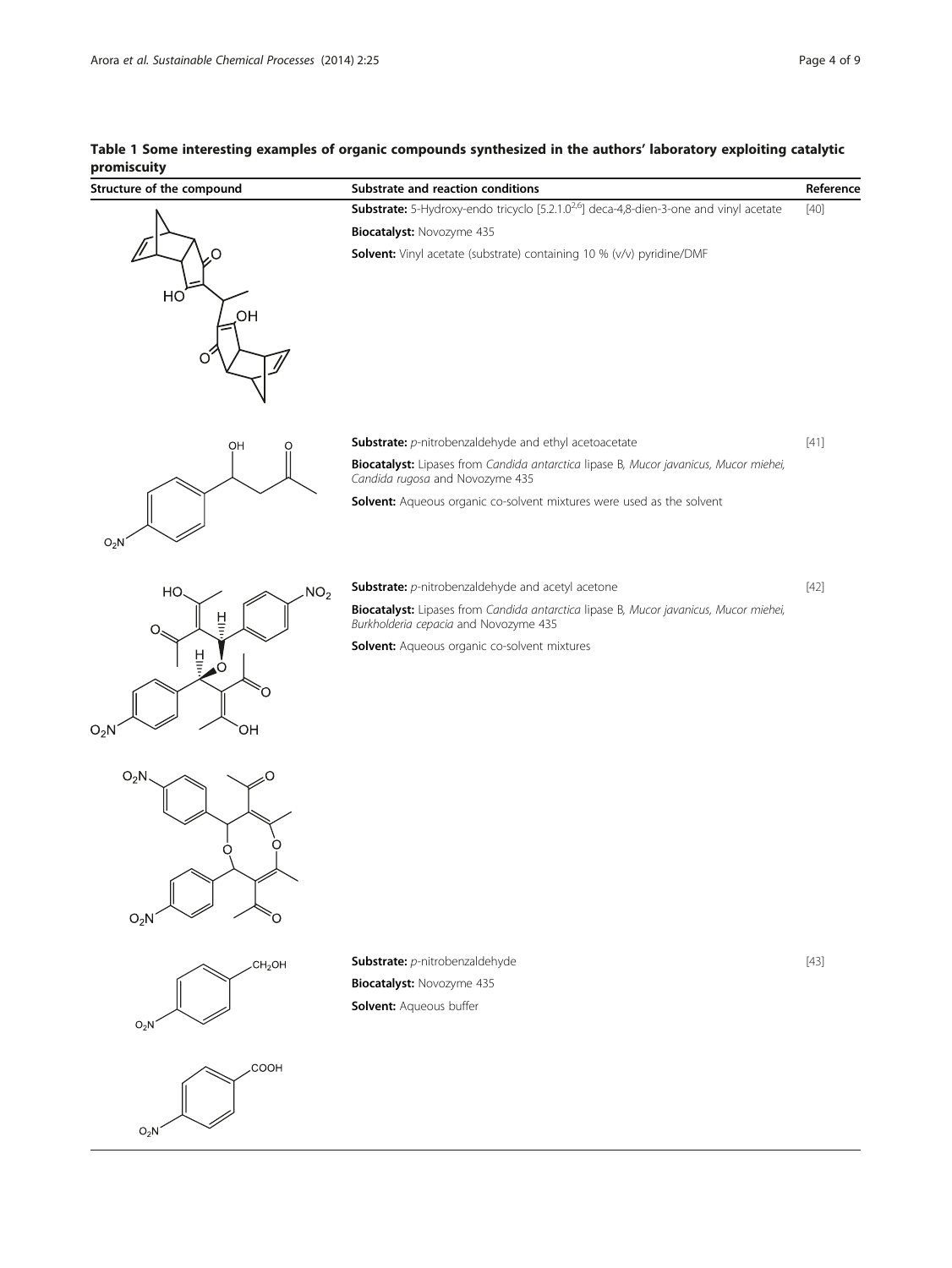economy. Zhang [[44](#page-8-0)] showed that porcine pancreatic lipase (PPL) could be used to synthesize a number of 2, 4-disubstituted thiazoles with methanol as the organic solvent. Their interest in synthesis of these compounds was due to their many biological activities. There are several noteworthy features of this work. Use of organic solvents (as compared to water or aqueous-organic co-solvent mixtures) has been underexploited in the context of catalytic promiscuity of enzymes. More important, some amylase preparations have also been shown to be catalysing this reaction. It is very likely that enzymes used in this work were industrial grade preparations and may have been contaminated by lipase activities. Earlier, it took several decades before Nakajima's group could show that lipases (contrary to an earlier claim) if purified do not catalyse peptide synthesis in organic solvents [\[45\]](#page-8-0). As we explore more and more catalytic promiscuity of enzymes, it is necessary that we keep in mind that some of these may be caused by contaminating proteins. Another important point is that methanol as a solvent was far superior to ethanol. That is unfortunate as ethanol, unlike methanol, is a green solvent. So, from sustainability point of view, perhaps we need to separately screen out a panel of green solvents and determine which one is the best, even if not as good as another non green solvent.

Ugi reaction is one of the more well known multicomponent reactions [\[46\]](#page-8-0). The classic Ugi reaction involves condensation of a primary amine, a carbonyl compound, carboxylic acid and isocyanide. Kzossowski et al. [[47](#page-8-0)] have shown that Novozym 435 could form a peptide bond in organic solvents like toluene and chloroform. An important objective of white biotechnology has been to be able to operate chemical processes starting with simple set of compounds [[34\]](#page-7-0) which can be obtained from renewable resources. In that respect, peptide bond formation starting with an amine, aldehyde and isocyanide (rather than two amino acids) is a good advancement and shows the wide ranging promise and potential of catalytic promiscuity.

#### Catalytic promiscuity: beyond lipases

The phenomenon of catalytic promiscuity has turned out to be far more widespread than initially believed. While earlier, there was a strong focus on the use of lipases for C-C bond formation reactions [\[38,40](#page-7-0),[41](#page-7-0)[,48,49\]](#page-8-0), use of other enzymes in catalyzing diverse kinds of reactions is being increasingly demonstrated. Liu et al. [\[50\]](#page-8-0) have reported asymmetric aldol reactions between isatin derivatives with cyclic ketones catalyzed by nuclease p1 from Penicillium citrinum. This example of catalytic promiscuity provides a green approach for the synthesis of pharmaceutically active compounds. Li et al. [[51](#page-8-0)] had earlier used the same enzyme for catalyzing asymmetric aldol reactions between aromatic aldehydes and cyclic ketones

under solvent-free conditions. The catalytic promiscuity of Escherichia coli BioH esterase was recently exploited for the synthesis of 3, 4-dihydropyran derivatives [\[52\]](#page-8-0). The authors used a series of substituted benzalacetones and 1, 3-cyclic diketones as reactants in anhydrous DMF, with yields as high as 76% being obtained in some cases. Recently, ficin from fig tree latex (a plant cysteine proteinase) was shown to catalyze the direct asymmetric aldol reactions of nitrogen, oxygen or sulphur containing heterocyclic ketones with aromatic aldehydes in organic medium [[53](#page-8-0)]. Earlier work from the same group showed that commercially available papain (from Carica papaya latex) can be used as an efficient catalyst for Knoevenagel reactions involving a wide range of substrates [\[54](#page-8-0)]. Zheng et al. [[55](#page-8-0)] developed the trypsin catalyzed one-pot multicomponent synthesis of 4-thiazolidinones as a novel strategy for the synthesis of this important group of heterocyclic compounds. The derivatives of 2H-1-benzopyran-2-one form the scaffold of many pharmaceuticals [[56,57](#page-8-0)]. Wang et al. [[58](#page-8-0)] have used an alkaline protease from *B. licheniformis* to obtain these by domino Knoevanagel/intramolecular transesterification reactions in low water containing organic solvents.

An interesting example of exploiting catalytic promiscuity for carrying out domino, single-pot reactions was re-ported by Zhou et al. [\[59\]](#page-8-0). The authors used α-amylase from Bacillus subtilis for catalyzing the oxa-Michael/aldol condensation for the synthesis of substituted chromene derivatives. Gao et al. [\[60\]](#page-8-0) described Henry reactions catalyzed by glucoamylase from Aspergillus niger. The reactions carried out in mixed solvents of ethanol and water, formed the β-nitroalcohols in yields upto 99%.

One emerging concern has been the bacteria developing resistance towards existing antibiotics like in the case of aminoglycosides which are broad spectrum antibiotics [[61\]](#page-8-0). The catalytic promiscuity of aminoglycoside acetyl transesterases was utilized for chemoenzymatic synthesis of variety of novel molecules including acylated aminoglucosides which show promise in circumventing bacterial resistance towards existing antibiotics. The synthetic strategy avoids longer multistep processes. Werneburg et al. [[62](#page-8-0)] have used the polyketide synthetase for preparative scale synthesis of 15 new aureothin (a shikimate-polyketide with antimicrobial and antitumor activities) analogs, many with less cytotoxicity but improved anti-proliferative action. It may be noted that engineered mutants of the organism were used. So, it is an example of metabolic engineering wherein the strategy was based upon the catalytic promiscuity of the enzyme.

Alcohol dehydrogenases (ADHs) are enzymes which catalyze the transformation of ketones/aldehydes to the corresponding alcohols and vice versa at the expense of a nicotinamide cofactor that acts as hydride donor and acceptor respectively [\[63\]](#page-8-0). Of the many approaches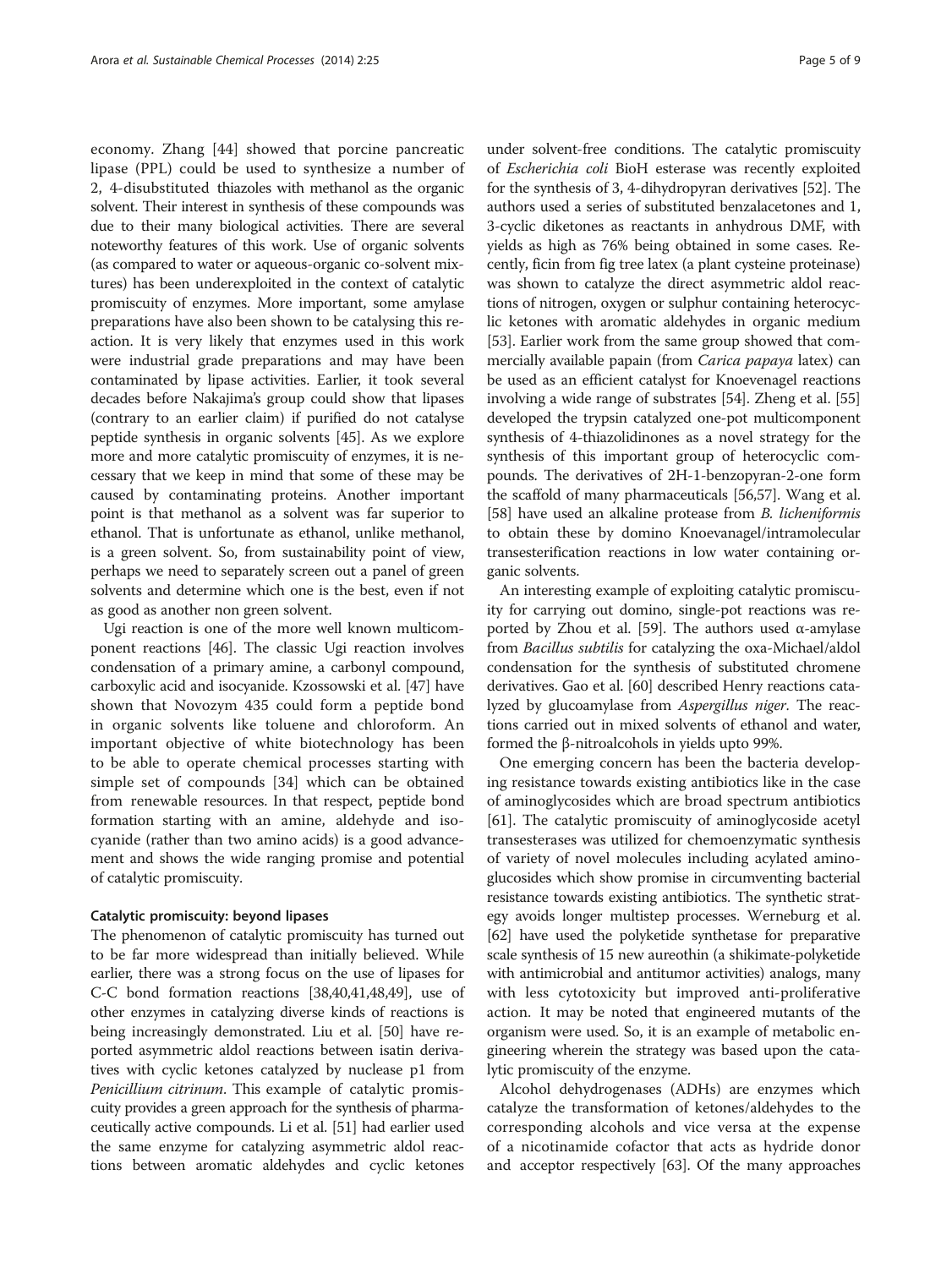available for co-factor recycling, a simple way is to use a co-substrate such as propanol [\[64,65](#page-8-0)]. Gotor's group [[66](#page-8-0)] has used ADHs from L. brevis, R.ruber and Thermoanaerobacter sp. to carry out regioselective and stereoselective reductions of 1, 2-and 1,3- diketones to obtain enantiopure hydroxyketones or diols. Some cyclic diketones were also reduced. The co-substrate propanol was used for cofactor regeneration in this case as well. While the reaction carried out was essentially a normal one, the binding modes of the substrates were different with different ADHs and show how different parts of the active site of the enzymes can be involved in binding. This is a good illustration of substrate promiscuity being exploited for designing useful synthetic strategies. An interesting example of catalytic chemo-promiscuity of alcohol dehydrogenase was reported by Ferreira-Silve et al. [\[67](#page-8-0)]. The authors observed that some alcohol dehydrogenases transformed phenylacetaldoxime to the primary alcohol via the imine and aldehyde intermediates, suggesting that the hydride of the co-factor was transferred to the N-atom of the oxime moiety rather than the C-atom.

Alanine racemase is a key PLP-dependant enzyme in cyclosporine (a well known immunosuppressant drug) biosynthesis. Di Salvo et al. [[68](#page-8-0)] reported that just like serine hydroxymethyl transferase and threonine aldolase, the cloned racemase was able to carry out both retroaldol cleavage and transamination reactions. It is a strong evidence that these three enzymes illustrate divergent evolution from a common ancestor which perhaps singly performed all these individual reactions. So, the specialised functions evolved but the enzymes retained features which are responsible for the promiscuous behaviour.

A novel protocol for the D-aminoacylase catalyzed double Michael addition was developed by Chen et al. [[69\]](#page-8-0). The reactions, which were used for the synthesis of (hetero)spiro[5.5] undecane derivatives produced the cis isomers in all the cases. Grulich et al. [\[70](#page-8-0)] provide a useful summary of the applications of Penicillin G acylases which are known to catalyse transesterifications, Markonikov additions or Henry reactions. Unfortunately, the catalytic efficiency reported so far in these promiscuous reactions is far from satisfactory for any biotechnological applications. However, as Nobeli et al. [\[11\]](#page-7-0) had pointed out, such results lay the foundation of subsequent efforts using protein engineering/ directed evolution to improve upon these catalytic activities. Large number of successful results which prove this are already available in the literature [\[12,](#page-7-0)[71-73\]](#page-8-0).

He et al. [\[74\]](#page-8-0) reported for the first time that hen egg white lysozyme (HEWL) efficiently promotes the onepot, three-component aza-Diels-Alder reaction of aromatic aldehydes, aromatic amine and 2-cyclohexen-1-one. Under optimised conditions, yields up to 98% and stereoselectivity of *endo/exo* ratios up to 90:10 were obtained.

Similarly, Baas et al. [\[75\]](#page-8-0) have reviewed the enzyme promiscuity in five members of the tautomerase super family. These enzymes show diverse catalytic activities encompassing C-H, C-C, C-O and carbon-halogen bonds. The review of Baas et al. [\[75\]](#page-8-0) discusses how looking at promiscuous activities helps in understanding of mechanism of normal activities of the enzymes. It is interesting that all enzymes have N-terminal proline as a key catalytic residue. It is very well established that some amino acids as such catalyse diverse kinds of reactions on their own [[76](#page-8-0),[77](#page-8-0)].Obviously, the catalytic promiscuity of enzymes has its origin in confluence of different factors [\[11](#page-7-0)]. Table [2](#page-6-0) summarizes the usefulness of catalytic promiscuity in biocatalysis (Table [2](#page-6-0)).

Archae constitute the oldest organisms on our earth. Given the harsher conditions prevalent in those days, archae are prominent examples of extremophiles. The specialised functions of the enzymes (part of the evolved metabolism) in more complex organism have evolved from the small number of enzymes which these ancestors had. So, these organisms constitute valuable systems to track extensive promiscuity shown by the early enzymes. Jia et al. have detailed both promiscuity as well as moonlighting shown by archae enzymes [[82\]](#page-8-0). Archae enzymes are rich in intrinsic disorder. Jia et al. [\[82](#page-8-0)] point out that capacity for the structure to survive under harsh conditions and multitasking (which is seen as promiscuity and moonlighting) required conformational pliability. It is interesting that many "hub proteins" important in metabolic regulations in many organisms have been found to be intrinsically disordered proteins (IDPs) [\[83\]](#page-8-0). So, promiscuity is one facet of the evolutionary design of enzymes. As Skolnick et al. [[84](#page-8-0)] state, promiscuous behaviour is the biochemical noise (low level, ligand-protein interactions) which was nearly impossible to eliminate as enzyme molecules evolved to assume specialised catalytic roles.

The example of glutathione transferase is especially interesting. Atkins group [[85\]](#page-8-0) have discussed that two isoforms of glutathione transfereases in humans vastly differ in their catalytic promiscuity. This highlights the conceptual relationship between the phenomenon of isoenzymes to promiscuous behaviour as pointed out by one of us few years back [\[5](#page-7-0)]. The A-class GSTA1-1 showed the fairly wide substrate specificity as a detoxification enzyme. On the other hand, GSTA4-4 acted upon lipid peroxidation products. This was one of the early reports to point out that "conformational plasticity" is inbuilt to achieve catalytic promiscuity at the cost of stability [\[85\]](#page-8-0). More recent work from the same group [\[86\]](#page-8-0) concludes that smooth barrier free transitions within the local conformational landscape of the active site is associated with the more promiscuous GST. Furthermore, local molten globule behaviour optimizes the catalytic function of the GST in detoxification [\[87\]](#page-8-0). So, catalytic promiscuity may not be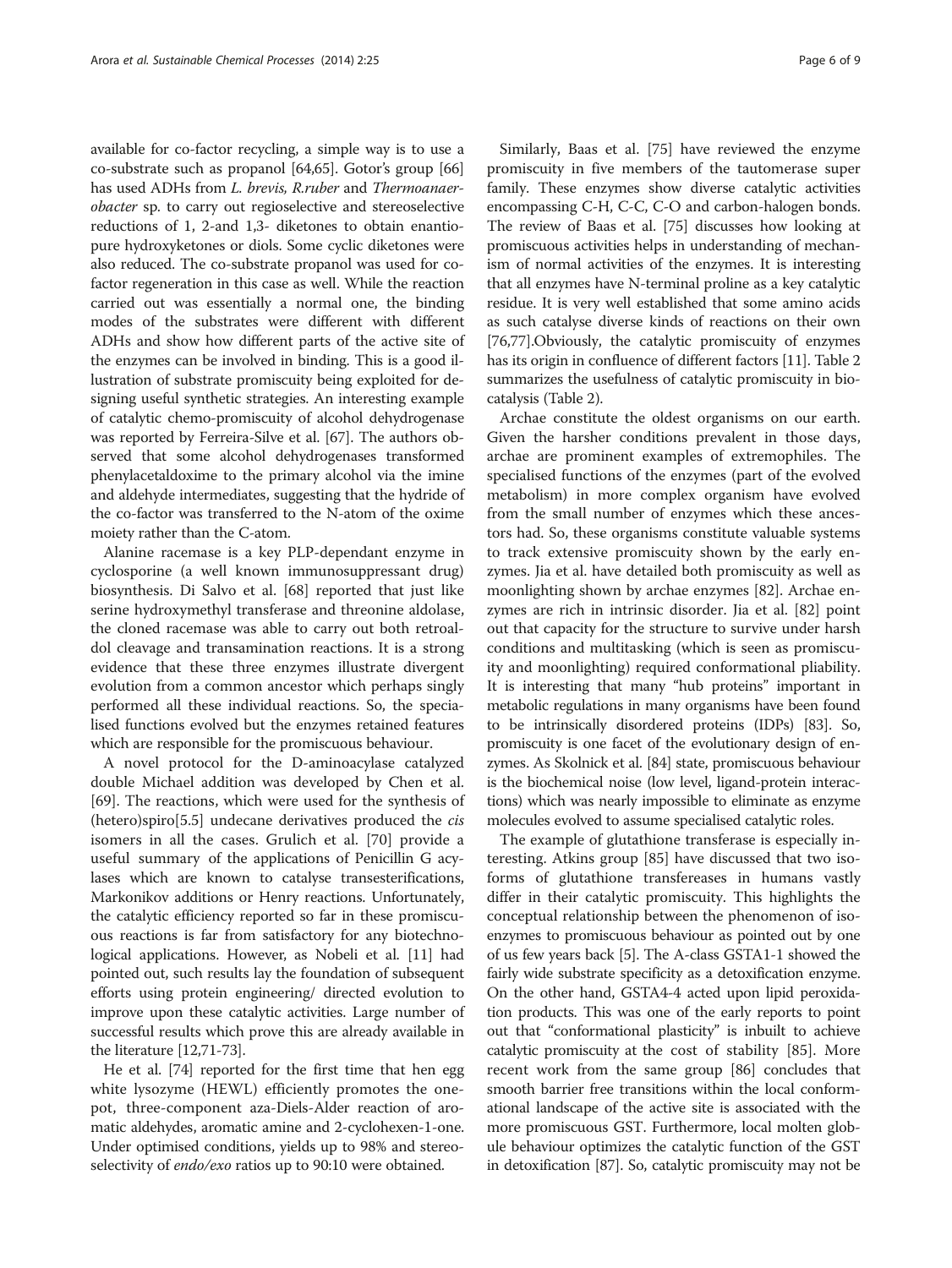| <b>Biotransformations</b>                                      | Substrate (s)                                                                                                 | Enzyme (s)                                                                        | References |
|----------------------------------------------------------------|---------------------------------------------------------------------------------------------------------------|-----------------------------------------------------------------------------------|------------|
| Regio- and stereoselective<br>reductions                       | <b>Diketones</b>                                                                                              | ADHs from Lactobacillus kefir, Rhodococcus<br>ruber, Thermoanaerobacter etc.      | [66]       |
| Reduction reaction                                             | Phenylacetaldoxime                                                                                            | ADHs from Rhodococcus ruber, Ralstonia sp.,<br>Thermoangerobacter etc.            | [67]       |
| Aza-Diels-Alder reaction                                       | 4-chlorobenzaldehyde, cyclohexenone, 4-anisidine                                                              | Hen egg white lysozyme (HEWL)                                                     | $[74]$     |
| Domino Knoevenagel/<br>intramolecular transesterification      | Salicylaldehyde, ethyl acetoacetate                                                                           | Alkaline protease from Bacillus<br>licheniformis (BLAP)                           | $[58]$     |
| Transesterification reaction                                   | Guaifenesin, vinyl acetate                                                                                    | Penicillin G acylase                                                              | $[78]$     |
| Knoevenagel reaction                                           | Aromatic aldehyde, acetyl acetone/Ethyl acetoacetate                                                          | Papain from Carica papaya latex                                                   | $[54]$     |
| Ugi reaction for peptide<br>synthesis (MCR)                    | Aldehyde, amine, isocyanide                                                                                   | Novozyme 435 (commercially available,<br>immobilized Candida antarctica lipase B) | $[47]$     |
| Asymmetric aldol reaction                                      | Aromatic aldehyde, cyclic ketone                                                                              | Nuclease p1 from Penicillium citrinum                                             | $[51]$     |
| Asymmetric aldol reaction                                      | Heterocyclic ketone, aromatic aldehyde                                                                        | Ficin from fig tree latex                                                         | $[53]$     |
| Synthesis of 4-thiazolidinones                                 | Aromatic aldehyde, benzyl amine, mercaptoacetic acid                                                          | Trypsin from porcine pancreas                                                     | $[55]$     |
| Domino oxa-Michael/aldol<br>condensations                      | Salicylaldehyde, methyl vinyl ketone                                                                          | a-amylase from Bacillus subtilis                                                  | $[59]$     |
| Henry reaction                                                 | 4-cyanobenzaldehyde, nitromethane                                                                             | Glucoamylase from Aspergillus niger (AnGA)                                        | [60]       |
| Retro aldol and transamination<br>reactions                    | L-threonine and L-allo-threonine (for retro aldol<br>reaction); D- and L-alanine(for transamination reaction) | Alanine racemase from Tolypocladium<br>inflatum                                   | [68]       |
| Double Michael addition reaction                               | Cyclohexane-1,3-dione and (1E,4E)-1,<br>5-diphenylpenta-1,4-dien-3-one                                        | D-amino acylase                                                                   | [69]       |
| Enantioselective aldol reaction                                | Isatin derivatives, cyclic ketones                                                                            | Nuclease p1 from Penicillium citrinum                                             | [50]       |
| Synthesis of 2,4-disubstituted<br>thiazoles (MCR) <sup>®</sup> | Benzylamine, isobutyraldehyde, thioacetic acid,<br>methyl 3-(dimethylamino)-2-isocyanoacrylate                | Porcine pancreatic lipase (PPL)                                                   | $[44]$     |
| Michael addition-cyclization cas-<br>cade reaction             | Substituted benzalacetones and 1,3-cyclic diketones                                                           | Ecoli BioH esterase                                                               | [52]       |
| Synthesis of substituted<br>2H-chromemes (MCR)                 | Salicylaldehyde, acetophenone, methanol                                                                       | Porcine pancreatic lipase                                                         | $[79]$     |
| Baylis-Hillman reaction                                        | p-nitrobenzaldehyde and methyl vinyl ketone                                                                   | E.coli BioH esterase                                                              | [80]       |
| Biginelli reaction (MCR) <sup>*</sup>                          | Urea, ethyl acetoacetate, vinyl acetate                                                                       | Trypsin from porcine pancreas                                                     | $[81]$     |

<span id="page-6-0"></span>Table 2 Applications of catalytic promiscuity for useful biotransformations

\*stands for Multi-component reaction.

just accidental "noise" [[84](#page-8-0)] but part of an intentional biocatalytic design.

Labrou's group [\[88\]](#page-8-0) have recently reported a GST from A. tumefaciens which represents a novel class of bacterial GST superfamily. Its active site is quite different from cytosolic GST reported so far. It may be interesting to see the unravelling of its specificity in the years to come. Finally, as pointed out by them, GSTs are also possibly involved in the storage and transportation of wide variety of biological molecules and thus are also moonlighting proteins. This three way correlation between isoenzymes, promiscuous enzymes and moonlighting proteins have been pointed out earlier [\[5](#page-7-0)]. To sum up, the conformational pliability may be local or global in protein structure as the cause behind promiscuity.

### Conclusions

Few trends are clear. While during early few years, examples of catalytic promiscuity were mostly concerned

with applications of lipases; last few years have seen other classes of enzymes (other hydrolases, oxidoreductases, transferases etc.) being equally capable of showing catalytic promiscuity.

The shift from our belief in enzyme specificity to the realization that these biocatalysts are fairly promiscuous has not been gradual. Some key milestones can be identified. We accepted the idea of broad specificity (lately called relaxed specificity) long ago. Isoforms or isoenzymes, the enzymes from the same organism, carrying similar catalytic activity but with different specificity and kinetic behaviour have been again known since several decades [\[5\]](#page-7-0). The catalysis starts with molecular recognition of the "substrate" by the enzyme. The binding site, part of the active centre was known to show promiscuous behaviour when textile dyes emerged as powerful affinity ligands [\[89\]](#page-8-0). The catalytic promiscuity largely arises because many different "substrates" can interact with different side chains of amino acids to result in different transition states.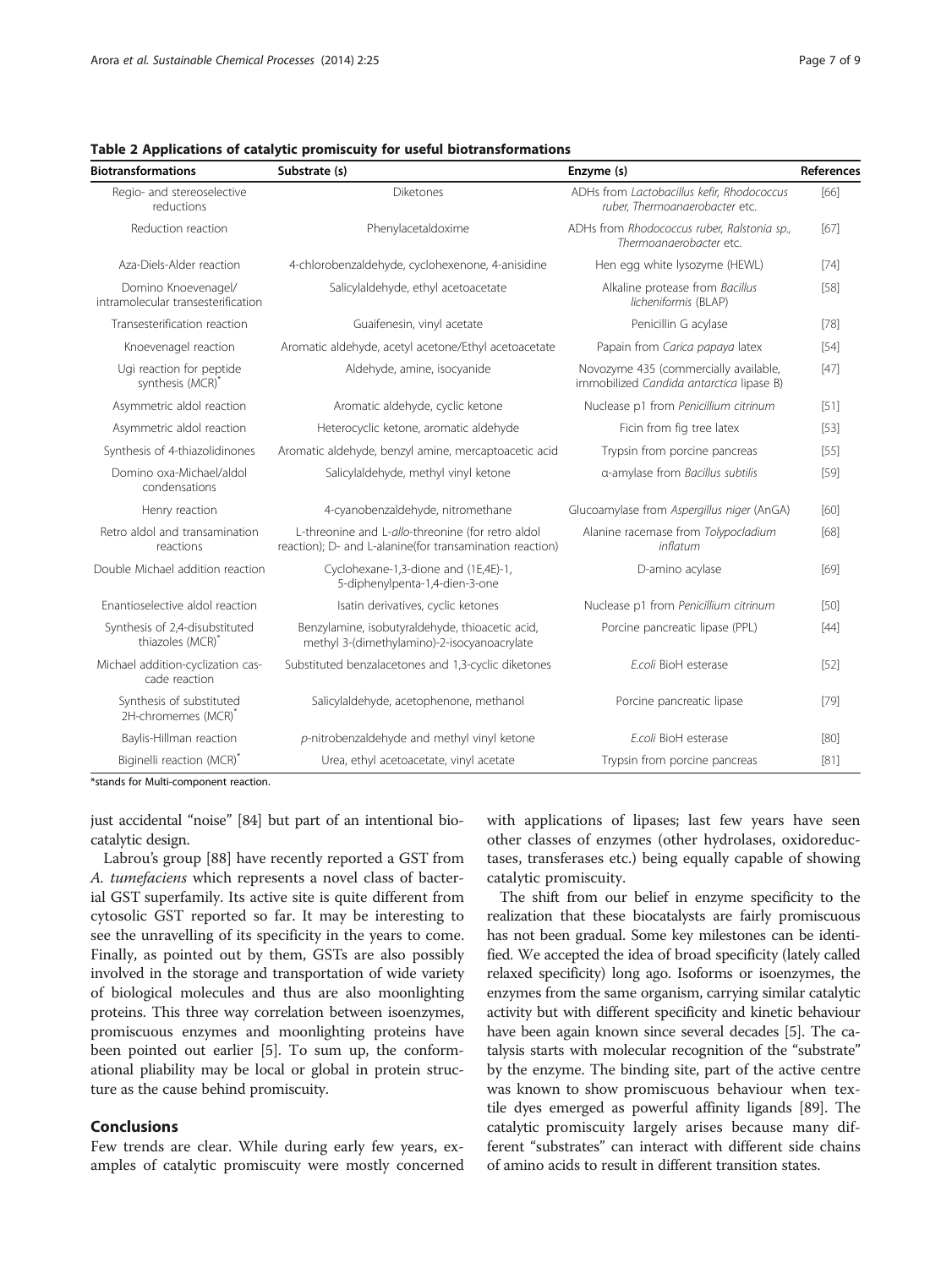<span id="page-7-0"></span>This is akin to a general practitioner becoming a specialist in medical science but retaining enough knowledge of how to treat many diseases. In the beginning, we had RNA world [[90](#page-8-0)]. Then came early enzymes. As complex metabolisms were required with evolution of more complex organisms, more specialised enzymes emerged. These enzymes did not forget entirely what their ancestors were capable of.

White biotechnology can definitely profit by exploiting many of the catalytic powers which enzymes did not entirely "forget"! This overview has looked at the proverbial "tip of the iceberg". Hopefully, it will draw attention of many biotechnologists to look at the huge iceberg of potential application of these green catalysts to nurture sustainable approaches in chemical industries.

#### Competing interests

The authors declare that they have no competing interests.

#### Authors' contributions

BA played a large role in the search for the current literature. All authors participated in drafting of the text, read and approved the final manuscript.

#### Acknowledgements

We thank Prof. Prashant Mishra for his interest in this work and several related discussions. We acknowledge financial support from the Government of India's Department of Science and Technology (DST) [Grant No.: SR/SO/ BB-68/2010]. BA and JM thank the Council of Scientific and Industrial Research for the Senior Research Fellowship.

#### Author details

<sup>1</sup>Department of Chemistry, Indian Institute of Technology, Delhi, Hauz Khas, New Delhi 110016, India. <sup>2</sup>Department of Biochemical Engineering and Biotechnology, Indian Institute of Technology Delhi, Hauz Khas, New Delhi 110016, India.

### Received: 27 August 2014 Accepted: 10 December 2014 Published online: 31 December 2014

#### References

- Gupta MN, Raghava S: Relevance of chemistry to white biotechnology. Chem Cent J 2007, 1:17.
- 2. Ulber R, Sell D: White Biotechnology. Berlin: Springer-Verlag; 2007.
- 3. Kazlauskas RJ: Enhancing catalytic promiscuity for biocatalysis. Curr Opin Chem Biol 2005, 9:195–201.
- 4. Khersonsky O, Tawfik DS: Enzyme promiscuity: a mechanistic and evolutionary perspective. Annu Rev Biochem 2010, 79:471–505.
- 5. Gupta MN, Kapoor M, Majumder AB, Singh V: Isozymes, moonlighting proteins and promiscous enzymes. Curr Sci 2011, 100:1152-1162.
- 6. Gupta MN, Mukherjee J: Enzymology: some paradigm shifts over the years. Curr Sci 2013, 104:1178–1186.
- 7. Fruton JS, Simmons S: General Biochemistry. New York: Wiley and Sons Inc; 1958.
- 8. Dixon M, Webb EC: Enzymes. London: Academic Press; 1964.
- Hult K, Berglund P: Enzyme promiscuity: mechanism and applications. Trends Biotechnol 2007, 25:231–238.
- 10. Babtie A, Tokuriki N, Hollfelder F: What makes an enzyme promiscuous. Curr Opin Chem Biol 2010, 14:1–8.
- 11. Nobeli I, Favia AD, Thornton JM: Protein promiscuity and its implications for biotechnology. Nat Biotechnol 2009, 27:157–167.
- 12. Goldsmith M, Tawfik DS: Directed enzyme evolution: beyond the low-hanging fruit. Curr Opin Struc Biol 2012, 22:406–412.
- O'Brien PJ, Herschlag D: Catalytic promiscuity and the evolution of new enzymatic activities. Chem Biol 1999, 6:R91–R105.
- 14. Humble MS, Berglund P: Biocatalytic promiscuity. Eur J Org Chem 2011, 2011:3391–3401.
- 16. Vulfson EN, Halling PJ, Holland HL: Enzymes in Nongqueous Solvents: Methods and Protocol. New Jersey: Humana Press; 2001.
- 17. Martinek K, Levashov AV, Klyachko N, Khmelnitsky YL, Berezin IV: Micellar enzymology. Eur J Biochem 1986, 155:453-468.
- 18. Martinek K, Berezin IV, Khmelnitsky YL, Klyachko NL, Levashov AV: Enzymes entrapped into reversed micelles of surfactants in organic solvents: key trends in applied enzymology (Biotechnology). Biocatal Biotransform 1987, 1:9–15.
- 19. Park S, Kazalauskas RJ: Improved preparation and use of room temperature ionic liquids in lipase-catalyzed enantio- and regioselective acylations. J Org Chem 2001, 66:8395–8401.
- 20. Park S, Kazalauskas RJ: Biocatalysis in ionic liquids advantages beyond green technology. Curr Opin Biotechnol 2003, 14:432–437.
- 21. Shah S, Gupta MN: Kinetic resolution of (±)-1-phenylethanol in [Bmim] [PF<sub>6</sub>] using high activity preparations of lipases. Bioorg Med Chem Lett 2007, 17:921–924.
- 22. Zhao H: Methods for stabilizing and activating enzymes in ionic liquids—a review. J Chem Technol Biotechnol 2010, 85:891–907.
- 23. Kumari V, Shah S, Gupta MN: Preparation of biodiesel by lipase-catalyzed transesterification of high free fatty acid containing oil from madhuca indica. Energy Fuels 2007, 21:368–372.
- 24. Gupta MN: Methods in non-Aqueous Enzymology. Basel: Birkhauser Verlag; 2000.
- 25. Laane C: Medium engineering for bioorganic synthesis. Biocatalysis 1987, 30:80–87.
- 26. Gupta MN, Roy I: Enzymes in organic media: forms, function and applications. Eur J Biochem 2004, 271:2575–2583.
- 27. Wu SH, Chu FY, Wang KT: Reversible enantioselectivity of enzymatic reactions by media. Bioorg Med Chem Lett 1991, 1:339–342.
- 28. Tsai S, Huang CM: Enantioselective synthesis of (S)-ibuprofen ester prodrugs by lipases in cyclohexane. Enzyme Microb Technol 1999, 25:682–688.
- 29. Khmelnitsky YL, Mozhaev VV, Belova AB, Sergeeva MV, Martinek K: Denaturation capacity: a new quantitative criterion for selection of organic solvents as reaction media in biocatalysis. Eur J Biochem 1991, 198:31-41.
- 30. Mattiasson B, Holst O: Extractive Bioconversions. New York: Marcel Dekker Inc; 1991.
- 31. Purich DL: Enzyme Kinetics: Catalysis & Control. London: Academic Press; 2010.
- 32. Asuri P, Karajanagi S, Dordick JS, Kane R: Directed assembly of carbon nanotubes at liquid-liquid interfaces: nanoscale conveyors for interfacial biocatalysis. J Am Chem Soc 2006, 128:1046–1047.
- 33. Ayres BT, Valenca GP, Franco TT: Two-step process for preparation of oligosaccharide propionates and acrylates using lipase and Cyclodextrin Glycosyl Transferase (CGTase). Sus Chem Processes 2014, 2:6.
- 34. Boodhoo K, Harvey A: Process Intensification for Green Chemistry. London: Wiley and Sons Ltd; 2013.
- 35. Luque R, Clark JH: Valorisation of food residues: waste to wealth using green chemical technologies. Sus Chem Processes 2013, 1:10.
- 36. Pleissner D, Lin CS: Valorisation of food waste in biotechnological processes. Sus Chem Processes 2013, 1:21.
- 37. Banerjee A, Singh V, Solanki K, Mukherjee J, Gupta MN: Combi-protein coated microcrystals of lipases for production of biodiesel from oil from spent coffee grounds. Sust Chem Processes 2013, 1:14.
- 38. Busto E, Gotor-Fernandez V, Gotor V: Hydrolases: catalytically promiscuous enzymes for non-conventional reactions in organic synthesis. Chem Soc Rev 2010, 39:4504–23.
- 39. Kapoor M, Gupta MN: Lipase promiscuity and its biochemical applications. Process Biochem 2012, 47:555–569.
- Majumder AB, Ramesh NG, Gupta MN: Lipase catalyzed condensation reaction with a tricyclic diketone-yet another example of biocatalytic promiscuity. Tetrahedron Lett 2009, 50:5190–5193.
- 41. Kapoor M, Majumder AB, Mukherjee J, Gupta MN: Decarboxylative aldol reaction catalysed by lipases and a protease in organic co-solvent mixtures and nearly anhydrous organic solvent media. Biocatal Biotransform 2012, 30:399–408.
- 42. Majumder AB, Gupta MN: Lipase-catalyzed condensationreaction of 4-nitrobenzaldehyde with acetyl acetone in aqueous–organic cosolvent mixtures and in nearly anhydrous media. Synth Commun 2014, 44:818–826.
- 43. Arora B, Pandey PS, Gupta MN: Lipase catalyzed Cannizzaro-type reaction with substituted benzaldehydes in water. Tetrahedron Lett 2014, 55:3920–3922.